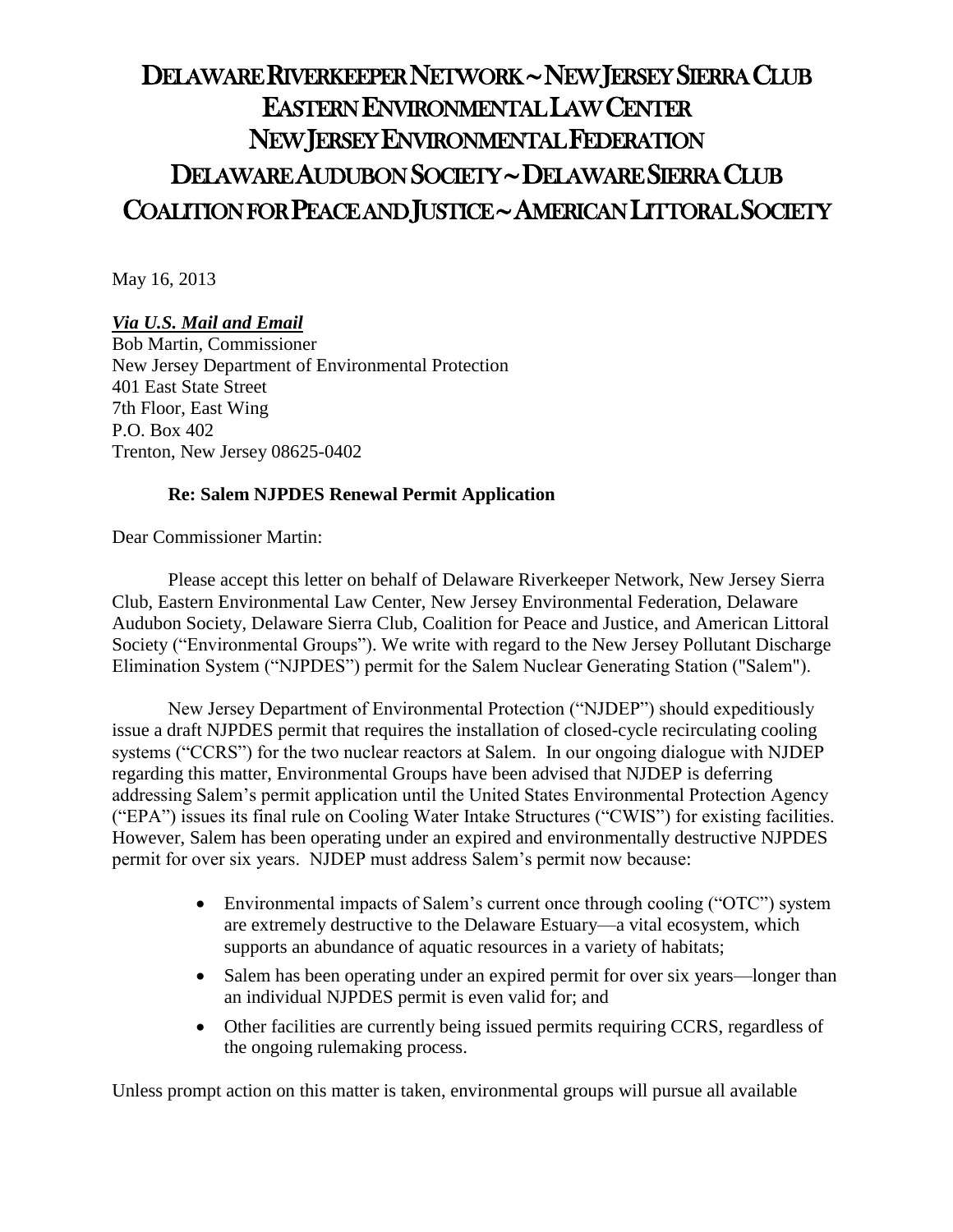options to protect the Delaware River ecosystem, including, as appropriate, litigation.

# **I. FACTUAL BACKGROUND**

## **A.** *The Delaware Estuary is an Environmental and Recreational Resource of National Significance*

As you are aware, Salem is located on the Delaware Estuary, a major outlet of the Delaware River shared by New Jersey and Delaware. The Estuary is approximately 60 miles long from the point that the river significantly widens to where it meets the Atlantic Ocean. At the outer ends of the Estuary are Cape Henlopen on the Delaware side and Cape May on the New Jersey side. The Delaware Estuary is a valuable public resource, important to the community for its beauty, wildlife, and recreational activities.

The Delaware Estuary is a vital ecosystem and supports an abundance of aquatic resources in a variety of habitats. The Estuary contains extensive areas of "subtidal sands, mud, oyster reefs, beaches and salt and freshwater marshes [that] support more than 200 species of migrant and resident finfish and shellfish, including oysters, blue crabs, striped bass, shad, [clams,] and bluefish."<sup>1</sup> The largest population of spawning horseshoe crabs in the world can be found in the Delaware Bay as it is the principal breeding location for horseshoe crabs on the east coast.<sup>2</sup> The Estuary is also habitat for 15 different species of waterfowl. It has the second largest concentration of migrating shorebirds in North America, including the red knot, a New Jersey endangered species that relies on horseshoe crab eggs for a critical portion of its diet.<sup>3</sup>

In describing the importance of the Delaware Estuary, the National Marine Fisheries Service ("NMFS") stated in a January 10, 2011 letter to the Nuclear Regulatory Commission ("NRC"):

The Delaware Bay, Estuary, and River make up an ecologically and hydrologically complex system that supports many fish species. Most estuarine fish species have complex life cycles and are present in the estuary at various life stages; thus, they may play several ecological roles during their lives. Changes in the abundance of these species can have far-reaching effects, both within the bay and beyond, including effects on commercial fisheries. [The] system provides an important migratory pathway as well as critical spawning, nursery and forage habitat for many anadromous fishes and is of significant concern for the NMFS. $4$ 

American Littoral Society et al., Protecting the Delaware Bay Environment: An Analysis of Existing Programs and Protections to Identify Opportunities for Ecosystem Based Management ii (2010), *available at* http://www.shore11.org/delawarebayreport.

<sup>2</sup> Delaware River Basin Commission, Delaware River: State of the Basin Report 2008, 54 (2008) [hereinafter DRBC Report] *available at* http://www.state.nj.us/drbc/library/documents/SOTB/livingresources.pdf.

<sup>&</sup>lt;sup>3</sup> *Id.* at 54-55.

<sup>4</sup> Letter from Stanley W. Gorski, Field Offices Supervisor, National Marine Fisheries Service, to Bo Pham, Chief of Projects Branch 1 - Division of License Renewal, U.S. Nuclear Regulatory Commission (Jan. 10, 2011) (on file with author).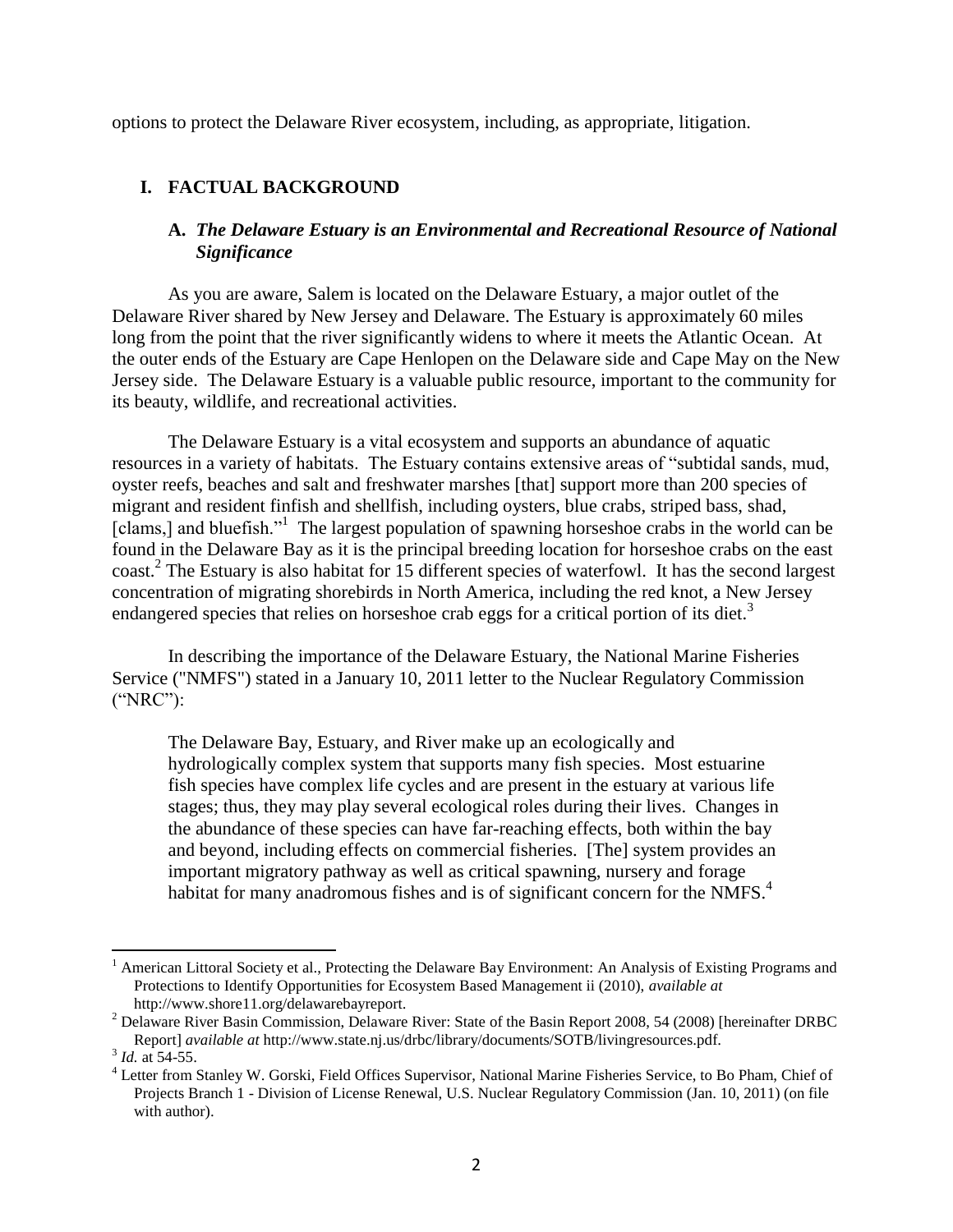According to the NRC, the area of the Delaware Estuary surrounding Salem is designated as essential fish habitat for various life stages of many species of fish including red hake, winter flounder, windowpane flounder, bluefish, Atlantic butterfish, scup, summer flounder, black sea bass, king mackerel, Spanish mackerel, cobia, little skate, winter skate, and clearnose skate.<sup>5</sup> The Estuary also provides habitat for several federally listed threatened and endangered species.<sup>6</sup>

Furthermore, on February 6, 2012, the NMFS issued a final rule listing five distinct population segments of the Atlantic sturgeon as threatened or endangered under the Endangered Species Act. The Delaware River is one of the remaining two breeding locations for the endangered New York Bight population.<sup>7</sup> According to the Delaware River Basin Commission's 2008 State of the Basin Report, total population numbers for the Atlantic sturgeon are now "estimated to be less than 1,000 and probably less than 100 across the Estuary."<sup>8</sup> The fact that the Delaware River population of Atlantic sturgeon is not only genetically unique but also may have a population of fewer than 100 fish should make protection of this distinct population segment a high priority.

### **B.** *Salem's Once-through Cooling System Causes Severe and Unnecessary Damage to the Delaware Estuary*

Salem creates one of the largest impacts on the Delaware Estuary. There are numerous water users along the tidal portion of the Delaware River, including 22 industrial facilities and 14 power plants in Delaware, New Jersey, and Pennsylvania. But according to the Nuclear Regulatory Commission, "Salem uses by far the largest volume of water in the tidal portion of the river with a withdrawal volume that exceeds the combined total withdrawal for all other industrial, power, and public water supply purposes."<sup>9</sup> The volume of water withdrawn by Salem is nothing short of astonishing – the plant sucks in more than 3 billion gallons of water from the estuary each day, which is more than 2 million gallons each and every minute. Salem's intake structures are so powerful, they can drain an Olympic-sized swimming pool in 20 seconds. The current OTC system at Salem withdraws such an extraordinarily large amount of water from the Delaware River that adverse impacts are felt along the full spectrum of organisms in the Delaware ecosystem at all stages of life, either through impingement or entrainment. Impingement occurs when fish and other organisms are trapped against screens when water is drawn into facility's cooling system, circulating through the cooling system and expelled back into the Estuary. Entrainment occurs when fish eggs, larvae, and other organisms are taken into the cooling system.

The impacts of massive water withdrawals from OTC cooling systems like Salem's

<sup>&</sup>lt;sup>5</sup> U.S. Nuclear Regulatory Commission, Essential Fish Habitat Assessment for the Proposed License Renewal for the Salem Nuclear Generating Station and Hope Creek Generating Station 16-17 (2011) [hereinafter Fish Habitat Assessment], *available at* pbadupws.nrc.gov/docs/ML1103/ML110320664.pdf.

<sup>6</sup> Gorski letter, *supra* note 4.

 $<sup>7</sup>$  Endangered and Threatened Wildlife and Plants; Threatened and Endangered Status for Distinct Population</sup> Segments of Atlantic Sturgeon in the Northeast Region, 77 Fed. Reg. 5,880, 5883 (Feb. 6, 2012) (to be codified at 50 C.F.R. pts. 223-24).

<sup>8</sup> DRBC Report, *supra* note 2, at 59.

<sup>9</sup> Fish Habitat Assessment, *supra* note 5, at 36.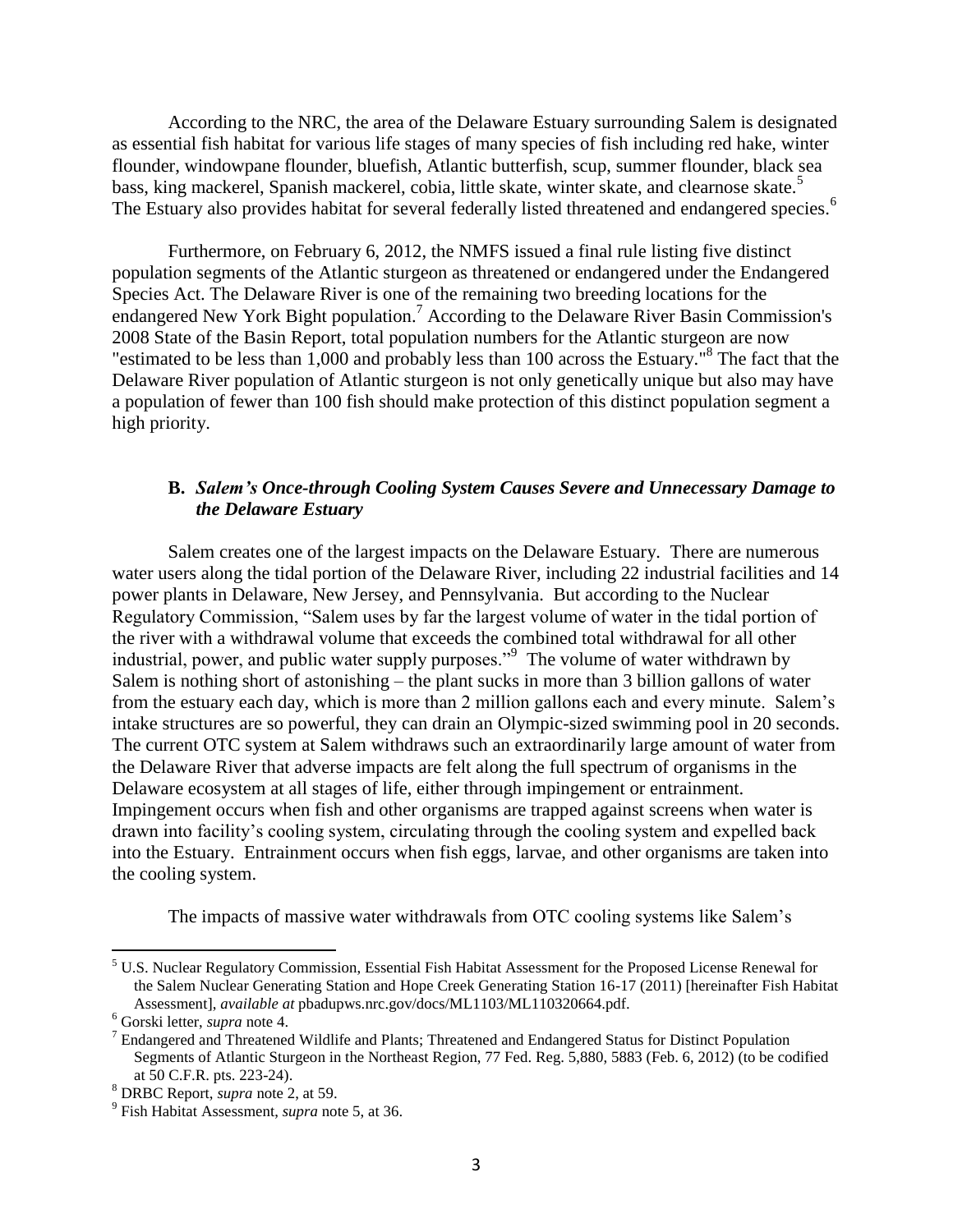include, but are not limited to impingement and entrainment, the taking of endangered and threatened species, fish population declines, depressed commercial and recreational fishing yields, aquatic community and ecosystem impacts, reduced ecological resilience, thermal discharges, chemical discharges, cumulative impacts, habitat loss and altered flow patterns in source and receiving waters. The volume of water withdrawn at the cooling water intake structure is directly related to the number of organisms entrained, and "might . . . change the physical character of the affected reach of the river and availability of suitable habitat, potentially affecting the environmental or ecological value to the aquatic organisms."<sup>10</sup>

Without CCRS Salem will continue to kill over 800 million Delaware River fish *each* year including: 375,000 white perch, 281,746 herrings (alewife & blueback), 305,000 spot, 61,100 Atlantic croaker, 3,239 striped bass, 842,000,000 bay anchovy and 1,120,000 weakfish annually – four times as many bay anchovy and weakfish each year than are commercially caught in the Delaware Estuary.<sup>11</sup>

In addition, the outdated OTC system at Salem affects five aquatic species that are federally listed as endangered or threatened by the U.S. Fish & Wildlife Service: the shortnose sturgeon; the Kemp's ridley sea turtle; the leatherback sea turtle; and the green sea turtle are listed as "endangered," while the loggerhead sea turtle is listed as "threatened."<sup>12</sup> Salem's cooling water intake system also affects the Delaware Estuary's population of recently listed Atlantic Sturgeon. The Nuclear Regulatory Commission has identified the Atlantic Sturgeon as a species that is present in the Estuary in the vicinity of Salem.<sup>13</sup>

In 2012, the Delaware Department of Natural Resources and Environmental Control (DNREC) issued a draft NPDES permit for the Delaware City Refinery (the "Refinery"), an industrial facility with a cooling water intake located close to Salem. In the process, DNREC's Division of Fish and Wildlife completed a cumulative impacts analysis that looked extensively at

<sup>&</sup>lt;sup>10</sup> National Pollutant Discharge Elimination System: Regulations Addressing Cooling Water Intake Structures for New Facilities, 66 Fed. Reg. 65,256, 65,277 (Dec. 18, 2001); *see also* discussions of "Environmental Impact(s) Associated with Cooling Water Intake Structures" in 65 Fed. Reg. 49,060, 49,071-75 (col. 3) (Aug. 10, 2000) (National Pollution Discharge Elimination System–Regulations Addressing Cooling Water Intake Structures for New Facilities); 66 Fed. Reg. at 65,262 (col. 3); 67 Fed. Reg. 17,122, 17,136-40 (col. 1) (Apr. 9, 2002) (National Pollution Discharge Elimination System–Proposed Regulations to Establish Requirements for Cooling Water Intake Structures at Phase II Existing Facilities); 69 Fed. Reg. at 41,586-90 (col. 1); 69 Fed. Reg. 68,444, 68,461-66 (col. 2) (Nov. 24, 2004) (National Pollution Discharge Elimination System–Proposed Regulations To Establish Requirements for Cooling Water Intake Structures at Phase III Facilities); 71 Fed. Reg. 35,006, 35,012- 14 (col. 3) (June 16, 2006) (National Pollutant Discharge Elimination System–Final Regulations To Establish Requirements for Cooling Water Intake Structures at Phase III Facilities).

<sup>11</sup> Versar, *Technical Review and Evaluation of Thermal Effects Studies and Cooling Water Intake Structure Demonstration of Impact for the Salem Nuclear Generating Station* at § VI-4 (Revised Final Report) (1989) (reported on an "equivalent adult" basis). Thiry (30) million pounds of bay anchovy and weakfish are lost each year due to entrainment and impingement at Salem compared to 6.8 million pounds of yearly commercial landings between 1975-1980.

<sup>&</sup>lt;sup>12</sup> Endangered and Threatened Wildlife and Plants, 50 C.F.R. § 17.11 (2012). All of these species are present in the Delaware Estuary. James R. Spotila et al., Sea Turtles of Delaware Bay (2007) *available at* http://www.delawareestuary.org/scienceandresearch/science\_conf/Conference\_Presentations/DESC07\_No58\_Sp otila58.pdf.

<sup>&</sup>lt;sup>13</sup> Nuclear Regulatory Commission, Biological Assessment for License Renewal of Salem Nuclear Generating Station Units 1 and 2; Hope Creek Generating Station Unit 1, Dockets 50-272; 50-311; 50-354 (Dec. 2010).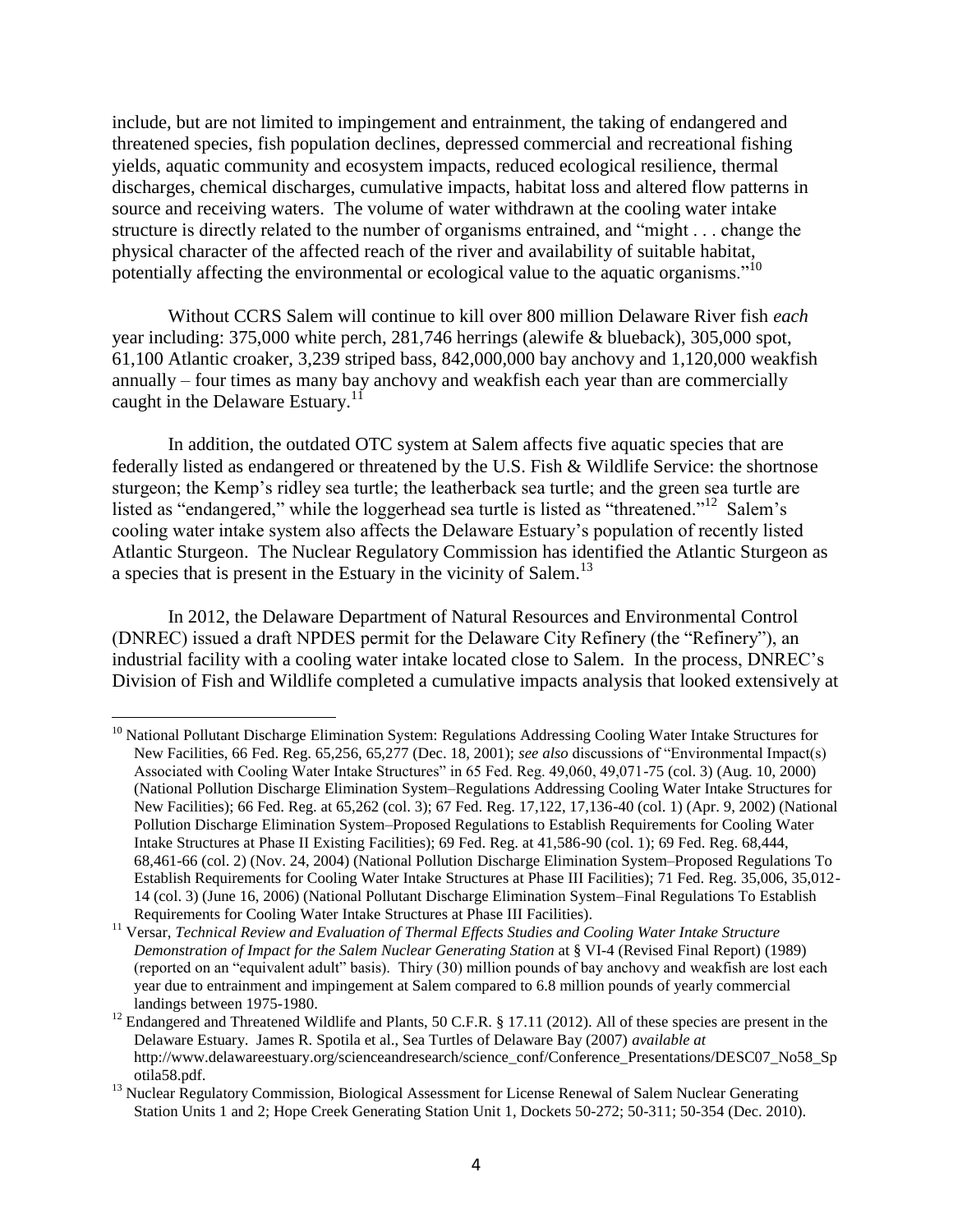the combined impact of the Refinery and its nearby neighbor, Salem, using more recent data than were provided by PSEG in its previous reports to NJDEP. DNREC's updated analysis concludes that the combined impact of the cooling water intake for the Refinery and Salem affects Delaware River water quality and has a very large and direct winnowing of fish populations.<sup>14</sup>

Salem kills approximately 17% of weakfish in the Delaware Estuary annually.<sup>15</sup> DNREC warns that weakfish mortality "is of special concern, since weakfish have declined throughout their range coastwide. The Delaware Bay stock has seen one of the earliest and steepest declines."<sup>16</sup> According to National Marine Fisheries Service estimates, the recreational catch of weakfish has declined *by two orders of magnitude* in the past decade. For now, DNREC believes that the number of juvenile weakfish killed by cooling water intakes will not decline in the near term, even as the adult stock plummets, because "available data indicates that the production of young-of-year weakfish has not declined. Rather survival to catchable sizes has declined dramatically."<sup>17</sup> Thus, the significance of Salem's kill of healthy juveniles will only increase in coming years relative to a shrinking adult population.

Salem also kills an estimated 48% of striped bass annually in the entire Delaware Estuary.<sup>18</sup> The harvest foregone because of Salem greatly exceeds the actual harvest of striped bass by fishermen. And using available data for both Salem and the Refinery, DNREC concludes that, at least as far back as 1998, the combined kill for both facilities already exceeded the number of surviving striped bass produced by the Delaware Estuary ecosystem. Like the weakfish, striped bass harvest levels in the Delaware Estuary have been declining over time.<sup>19</sup>

After disrupting numerous species through the intake process, the water and entrained organisms are cycled through Salem's cooling system once and discharged back into the Delaware Estuary. Salem discharges approximately 3.2 billion gallons of heated water per day into the Delaware Estuary.<sup>20</sup> This heated water dumps up to 30.6 billion BTUs of heat hourly into the Delaware Estuary.<sup>21</sup> This unnaturally warm water harms the sensitive ecosystem of the Estuary. Salem increases the temperature of the surrounding portions of the Estuary by 8 to 10 degrees Fahrenheit on average, and the increase can be as high as 15 degrees Fahrenheit at times.<sup>22</sup> As the Second Circuit found in *Riverkeeper v. U.S. E.P.A.* in 2004 ("*Riverkeeper I*"), "disrupting the natural thermal stratification [of a River habitat] also affects the balance of nutrients and oxygen, which, in turn, can affect fish migration and spawning.<sup> $23$ </sup> This thermal pollution creates a barrier, which alters the aquatic balance, dramatically changes the habitat for aquatic organisms, and causes fatal heat shock in billions of passing fish.

<sup>&</sup>lt;sup>14</sup> DNREC, "Fact Sheet, Attachment A BTA Determination – NPDES Permit Requirements For Cooling Water Intake and Discharges at Delaware City Refinery and Power Plant (DCR)" at 54 (2012).

<sup>15</sup> *Id.* at 44.

<sup>16</sup> *Id.* at 47.

<sup>17</sup> *Id.*

<sup>18</sup> *Id.* at 44.

<sup>19</sup> *Id.* at 11, 44, and 47.

<sup>20</sup> Fish Habitat Assessment, *supra* note 5, at 10.

<sup>&</sup>lt;sup>21</sup> Div. Water Quality, Dep't Envtl. Prot., Fact Sheet for a Draft NJPDES Permit Including Section 316(a) Variance Determination and Section 316(b) Decision: NJPDES Permit No. NJ0005622, at 20 (Dec. 8, 2000).

<sup>22</sup> Fish Habitat Assessment, *supra* note 5, at 10.

<sup>23</sup> *Riverkeeper, Inc. v. U.S. Envtl. Prot. Agency*, 358 F.3d 174, 200 (2d Cir. 2004) [hereinafter Riverkeeper I] (internal citations omitted).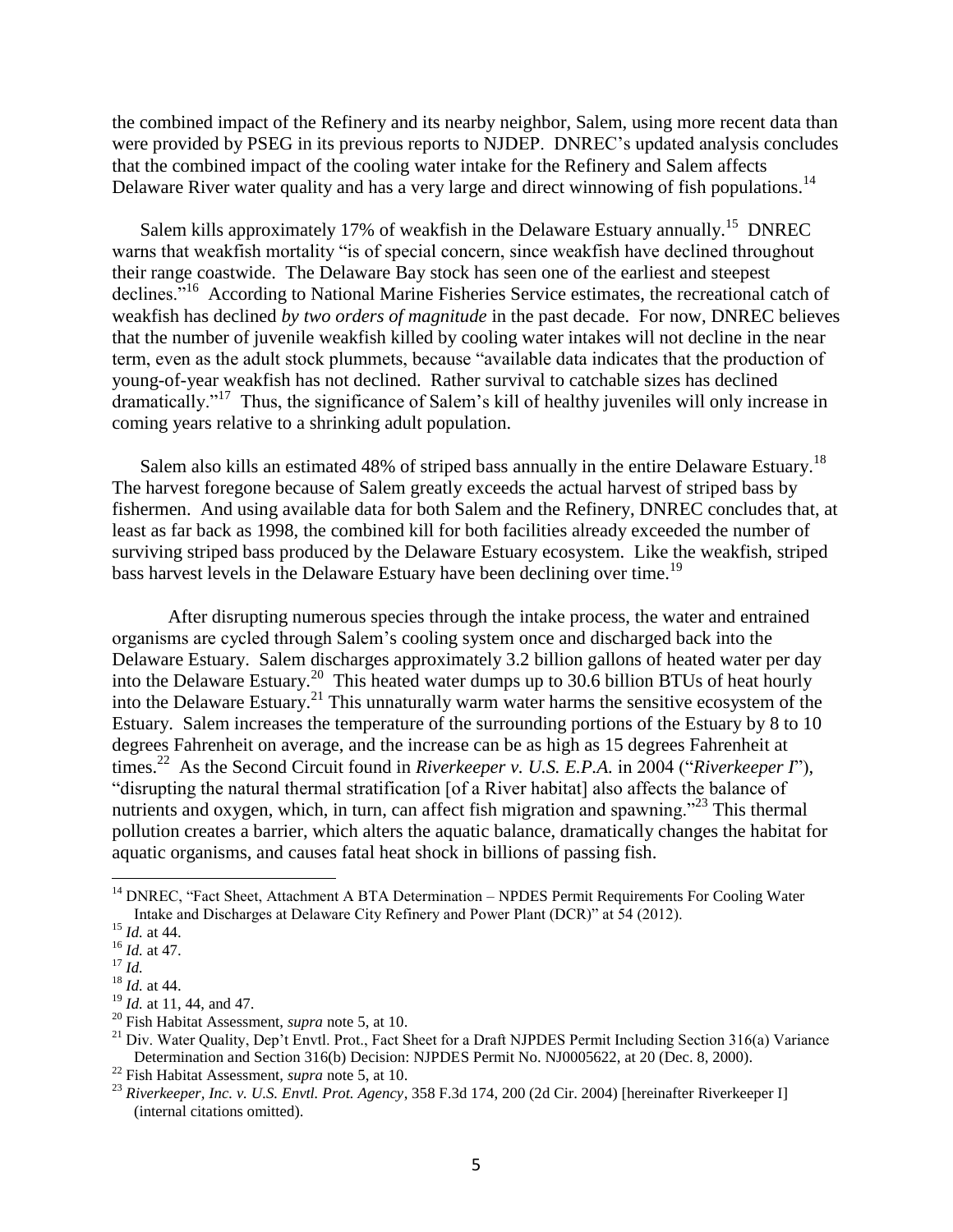#### **C.** *Regulation of Cooling Water in Salem's Prior NJPDES Permits*

Salem's permit history demonstrates the absolute need for action and the devastating impact this facility's cooling towers have had and continue to have on the surrounding ecosystem. The Clean Water Act ("CWA") requires a permit for any discharge of a pollutant from a point source.<sup>24</sup> Section 316(b) requires "that the location, design, construction, and capacity of cooling water intake structures reflect the best technology available for minimizing adverse environmental impacts."<sup>25</sup>

Salem is currently operating under an expired 2001 permit that has been administratively extended for over six years. Salem first applied for a permit to discharge pollutants in 1970. Five years later, in 1975, EPA granted Salem its first National Pollution Discharge Elimination System permit, which imposed a schedule for compliance with technology-based effluent limitations for thermal discharges. Salem submitted its first demonstration regarding thermal discharges to NJDEP in  $1984.<sup>26</sup>$ 

However, technical review by Versar, Inc, a contractor for NJDEP, concluded in part that Salem's OTC system had the potential for long-term adverse impacts on the environment and aquatic life of the Delaware Estuary.<sup>27</sup>

In response to such findings, NJDEP issued a draft permit denying the thermal variance and requiring discharge limits that could not have been met with the existing OTC system and would have required PSEG (the "Company") to install a CCRS system. In 1993, the Company filed a Permit Renewal Application Supplement that proposed that the Company engage in certain "Special Conditions" in lieu of retrofitting the two reactors with CCRS systems. The Special Conditions included a wetlands restoration program, intake flow limitations, modifications to intake screens, the construction of fish ladders, and a biological monitoring program.<sup>28</sup>

In 1993, NJDEP backed away from its original draft permit and instead issued a draft permit allowing accepting Salem proposal to engage in Special Conditions and continue to operate with an OTC system. Shortly thereafter, in 1994, NJDEP issued a final permit that included a requirement that the Company attempt to restore 8,000 acres of wetlands and 6,000 acres of upland buffers. This project was called the Estuary Enhancement Program ("EEP") and, as discussed below, had questionable results.<sup>29</sup> As the Company has acknowledged, "the EEP was an integral part of NJDEP's 1994 Permit determinations. $^{35}$  In March 1999, the Company submitted an application for renewal of the 1994 permit, asserting that it had complied

 $^{24}$  33 U.S.C. § 1311.

<sup>25</sup> 33 U.S.C. § 1326(b).

<sup>&</sup>lt;sup>26</sup> PSEG Nuclear, Salem NJPDES Permit Renewal Application, Permit No. NJ0005622, Section 1, at 8-10 (2006).

<sup>27</sup> *Id.* at 10.

<sup>28</sup> *Id.* at 10-11.

<sup>29</sup> *Id.* at 11-14.

<sup>&</sup>lt;sup>30</sup> Supplemental Brief of Petitioners PSEG Fossil LLC and PSEG Nuclear LLC in Support of Restoration Provisions of Final Rule, Case No. 04-6692-ag(L), U.S. Court of Appeals for the Second Circuit, at 13.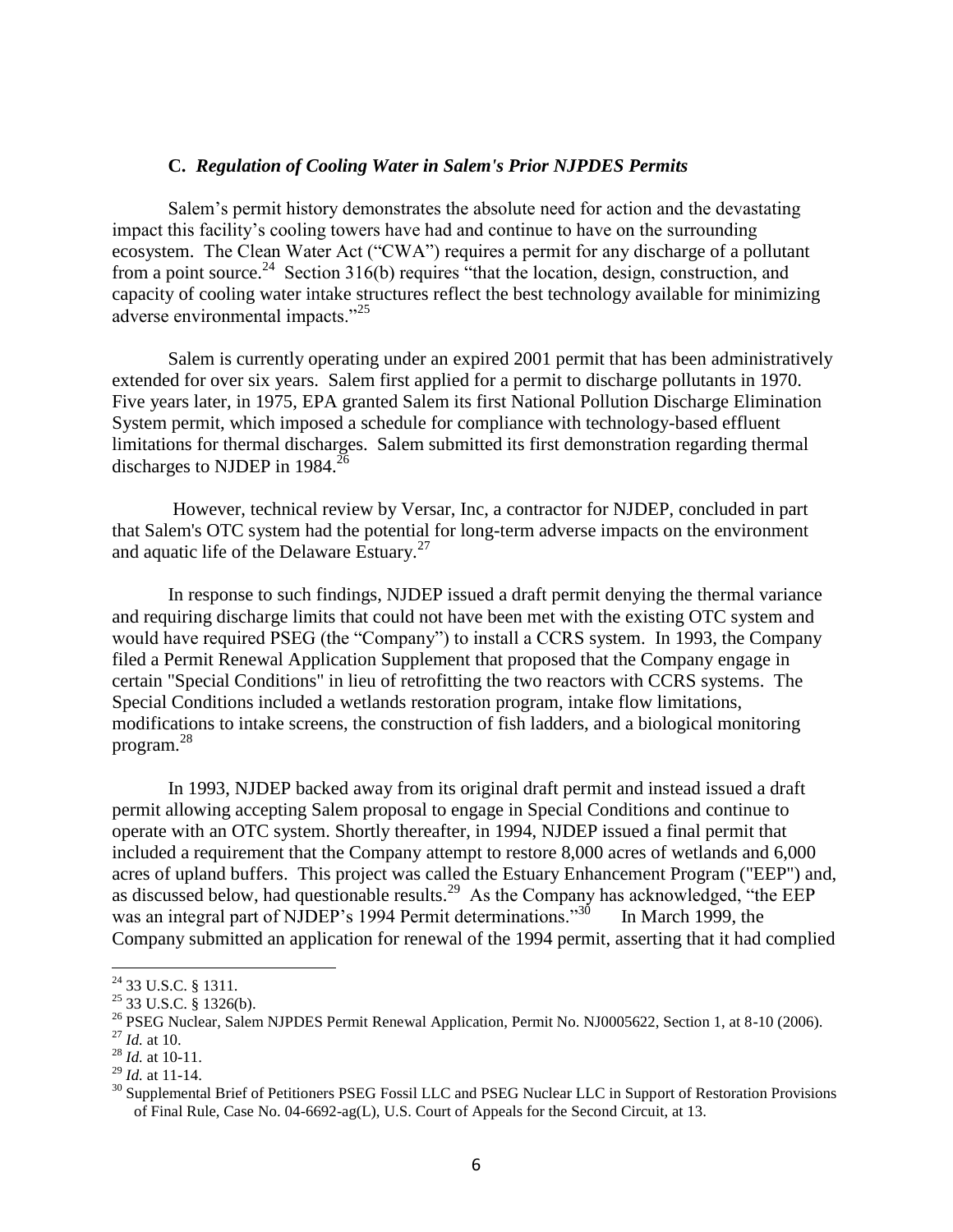with the existing permit. On December 8, 2000, NJDEP issued a draft permit providing for continued restoration efforts and expanded biological monitoring. On June 29, 2001 NJDEP issued a final permit that showed no significant difference from the draft permit.<sup>31</sup>

The June 2001 permit expired on July 31, 2006. However, NJDEP considers the permit administratively extended because the Company submitted a permit renewal application at least 180 days before expiration of the June 2001 permit. This allows Salem to continue to operate under the conditions of the expired permit. However, a significant legal decision in 2004 has disallowed the use of many of the Company's "Special Conditions" in order to comply with the CWA.<sup>32</sup> After over six years of delay and legal developments, NJDEP is legally obligated to take immediate action to approve or deny Salem's permit expeditiously and, if it decides to approve the permit, should require a CCRS system be implemented.

#### **II. REGULATORY BACKGROUND**

The CWA requires a permit for any discharge of a pollutant from a point source.<sup>33</sup> A permit's validity may not exceed five years.<sup>34</sup> The limited duration of a permit and the antibacksliding requirement<sup>35</sup> are designed to achieve gradual, iterative, but continual progress towards restoring the Nation's waters. As the D.C. Circuit has explained, "[the essential purpose of this series of progressively more demanding technology-based standards was not only to stimulate but to press development of new, more efficient and effective technologies."<sup>36</sup> As pollution control technologies improve, higher standards are incorporated into the NPDES permits of existing facilities upon renewal. This makes timely renewal of NPDES permits a linchpin of the Clean Water Act.

Section 316(b) of the CWA requires "that the location, design, construction, and capacity of cooling water intake structures reflect the best technology available for minimizing adverse environmental impacts."<sup>37</sup> However, regulations to implement this requirement have yet to be promulgated. EPA's effort to promulgate regulations to implement Section 316(b) has been a long, drawn-out process and is likely to face further legal challenges potentially delaying a final rule even further. EPA first attempted to promulgate regulations in 1976. After a legal challenge, the U.S. Court of Appeals for the Fourth Circuit remanded these regulations to EPA. EPA withdrew them, leaving in place a provision directing permitting authorities to determine Best Technology Available ("BTA") for each facility on a case-by-case basis.<sup>38</sup>

Unhappy with this piecemeal result, environmental groups entered into a consent decree with EPA in 1995 establishing a schedule for implementing Section 316 regulations through

<sup>31</sup> *Id.* at 14-18.

 $32$  Riverkeeper I, 358 F.3d at 189.

<sup>33</sup> 33 U.S.C. § 1311.

<sup>34</sup> 33 U.S.C. § 1342(b)(1)(B).

 $35$  33 U.S.C. § 1342(o)(1).

<sup>36</sup> *NRDC v. EPA,* 822 F.2d 104, 124 (D.C. Cir. 1987).

 $37$  33 U.S.C. § 1326(b).

<sup>&</sup>lt;sup>38</sup> See 40 C.F.R. § 401.14.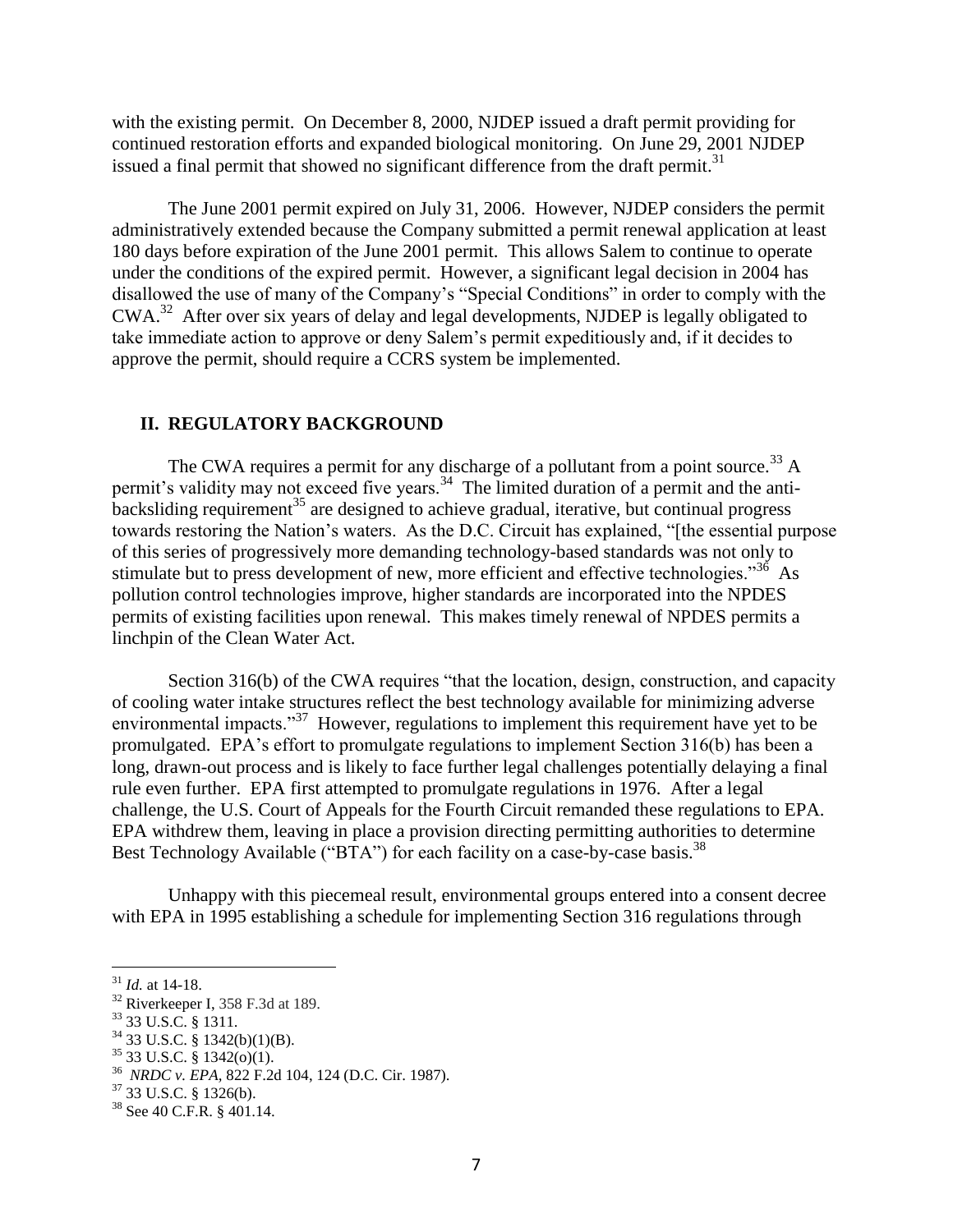three phases of rulemaking.<sup>39</sup> EPA issued Phase I regulations applicable to new facilities in 2001, which were challenged by environmental groups, but generally upheld by courts.

In 2004, EPA published a Phase II rule applicable to *existing* power plants with a design intake flow equal to or greater than 50 million gallons per day, which includes Salem. Following legal challenges, however, the Second Circuit remanded numerous aspects of the rule to the EPA.<sup>40</sup> ("*Riverkeeper II*"). The U.S. Supreme Court reviewed *Riverkeeper II* on the limited issue of whether Section 316(b) authorizes EPA to balance costs and benefits.<sup>41</sup> The Supreme Court denied certiorari with respect to other aspects of the *Riverkeeper II* decision (including, specifically, the issue of restoration measures); thus, *Riverkeeper II* remains the law with respect to those issues. $42$ 

Notably, in both *Riverkeeper I* and *II*, the Second Circuit rejected provisions allowing restoration to be used to meet the requirements of Section 316(b) such as the EEP Salem implements as part of its previous permits.<sup>43</sup> In *Riverkeeper I*, the Second Circuit explained that substituting restoration efforts in lieu of reducing impingement and entrainment in the first place "is plainly inconsistent with the statute's text and Congress's intent in passing the 1972 amendments."<sup>44</sup> In *Riverkeeper II*, the Second Circuit again held that restoration and mitigation efforts are no longer allowed as substitutes to the installation of the best technology available to minimize adverse environmental impacts of cooling systems, this time in the context of existing power plants:

Restoration measures are not part of the location, design, construction, or capacity of cooling water intake structures, and a rule permitting complaints with [the Clean Water Act] through restoration measures allows facilities to avoid adopting any cooling water intake structure technology at all, in contravention of the Act's clear language as well as its technology-forcing principle.<sup>45</sup>

In its review of *Riverkeeper II*, by denying the petitions for certiorari filed by PSEG and others with respect to the restoration issue, the Supreme Court held intact the Second Circuit's conclusion that after-the-fact restoration measures do not constitute a technology for minimizing the adverse environmental impacts of cooling water intake structures. Thus, restoration is no longer available to Salem in order to meet the requirements of Section 316(b) of the CWA. Significantly, New Jersey was one of the six state petitioners, who argued to the Second Circuit that restoration measures are forbidden by Section 316(b) and who opposed the certiorari

<sup>&</sup>lt;sup>39</sup> See Settlement Agreement Among the United States Environmental Protection Agency, Plaintiffs in *Cronin, et al. v. Reilly*, 93 Civ. 314 (LTS) (SDNY), and Plaintiffs in *Riverkeeper, et al. v. EPA*, 06 CIV. 12987 (PKC) (SDNY) at 1-2, *available at* http://water.epa.gov/lawsregs/lawsguidance/cwa/316b/phase2/upload/316bsettlement.pdf.

<sup>40</sup> *Riverkeeper Inc. v. U.S. Envtl. Prot. Agency*, 475 F.3d 83 (2d Cir. 2007) [hereinafter Riverkeeper II]

<sup>41</sup> *Entergy Corp. v. Riverkeeper, Inc.*, 556 U.S. 208 (2009).

 $42$  The Supreme Court held that cost-benefit analysis was not precluded in determining the best technology available. *Entergy Corp. v. Riverkeeper, Inc.*, 556 U.S at 220 (concluding "that the phrase 'best technology available,' even with the added specification 'for minimizing adverse environmental impact,' does not unambiguously preclude cost-benefit analysis).

<sup>43</sup> See, e.g., Riverkeeper I, 358 F.3d at 188.

<sup>44</sup> *Id.*

<sup>&</sup>lt;sup>45</sup> Riverkeeper II, 475 F.3d at 110 (holding that restoration measures are plainly inconsistent with the text of the CWA).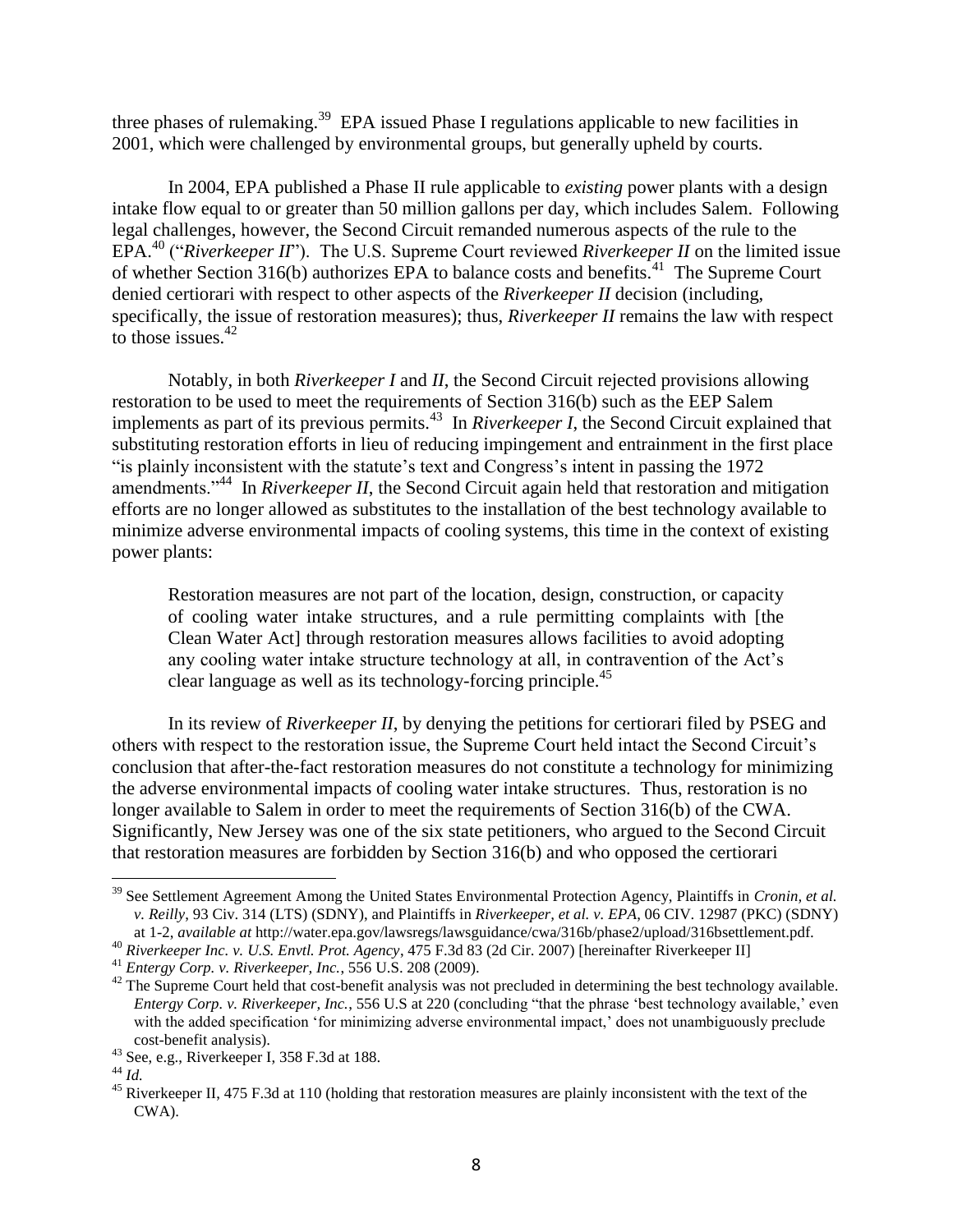petition.

Subsequent to the Supreme Court's decision in *Riverkeeper II*, EPA proposed a new Section 316(b) rule for existing facilities on April 20,  $2011<sup>46</sup>$  However, this rule has not been finalized and EPA does not expect to issue a final rule until mid 2013. At which time, it is almost certain that the rule will be challenged in federal court, as all the prior Section 316(b) rules have been.

The CWIS Proposed Rule requires impingement technology at all facilities, but allows the permitting agency to determine entrainment controls on a case-by-case basis using its best professional judgment.<sup>47</sup> In the new proposed rule, EPA reanalyzed BTA options, including new data gathered at over fifty new site and

. . . reached several conclusions. The first is that closed-cycle cooling reduces impingement and entrainment mortality to the greatest extent. The second is that screen technologies are significantly less effective, particularly in comparison with closed-cycle cooling, in reducing entrainment mortality than EPA had concluded in 2004.  $48$ 

#### **III. ARGUMENT**

 $\overline{a}$ 

## **A.** *NJDEP Cannot Lawfully Delay Renewal of the Salem NJPDES Permit While it Awaits Further EPA Rulemaking*

NJDEP asserts that it plans to delay addressing Salem's permit application until EPA issues a final rule implementing Section 316(b) for existing facilities like Salem. But EPA's new rule will function as a floor, not a ceiling, for minimizing the harmful environmental effects of CWIS.<sup>49</sup> And, significantly, EPA has explicitly and repeatedly instructed NJDEP and other state agencies that they cannot lawfully delay permit renewals and decisions under 316(b) of the CWA while waiting for EPA to finalize its rules.

For example, in December 2000 the EPA sent an implementation guidance memorandum to all state NPDES directors "identify[ing] as a priority" the issuance of NPDES permits for

<sup>&</sup>lt;sup>46</sup> National Pollutant Discharge Elimination System—Cooling Water Intake Structures at Existing Facilities and Phase I Facilities, 76 Fed. Reg. 22,174 (Apr. 20, 2011) (to be codified at 40 C.F.R. pts. 122, 125) [hereinafter, "CWIS Proposed Rule"]. Although that proposal is occasionally referred to as a new Phase II rule, the CWIS Proposed Rule covers Phase II facilities as well as the existing manufacturing facilities that were in Phase III, and also proposes revisions to the Phase I rule to eliminate the restoration measures provisions in light of Riverkeeper I.

 $47$  EPA also published a Notice of Data Availability on June 11, 2012, presenting new data and information received since the proposed rule was published related to the performance of impingement mortality control technologies. National Pollutant Discharge Elimination System--Proposed Regulations to Establish Requirements for Cooling Water Intake Structures at Existing Facilities; Notice of Data Availability Related to Impingement Mortality Control Requirements, 77 Fed. Reg. 34.315 (June 11, 2012).

<sup>48</sup> CWIS Proposed Rule, *supra* note 38, at 22,187.

<sup>49</sup> See, e.g., *U.S. Steel Corp. v. Train*, 556 F.2d 822, 838-39 (7th Cir. 1977), abandoned on other grounds by *City of West Chicago, Ill. v. U.S. Nuclear Regulatory Comm'n*, 701 F.2d 632, 644 (7th Cir. 1983); 33 U.S.C § 1370.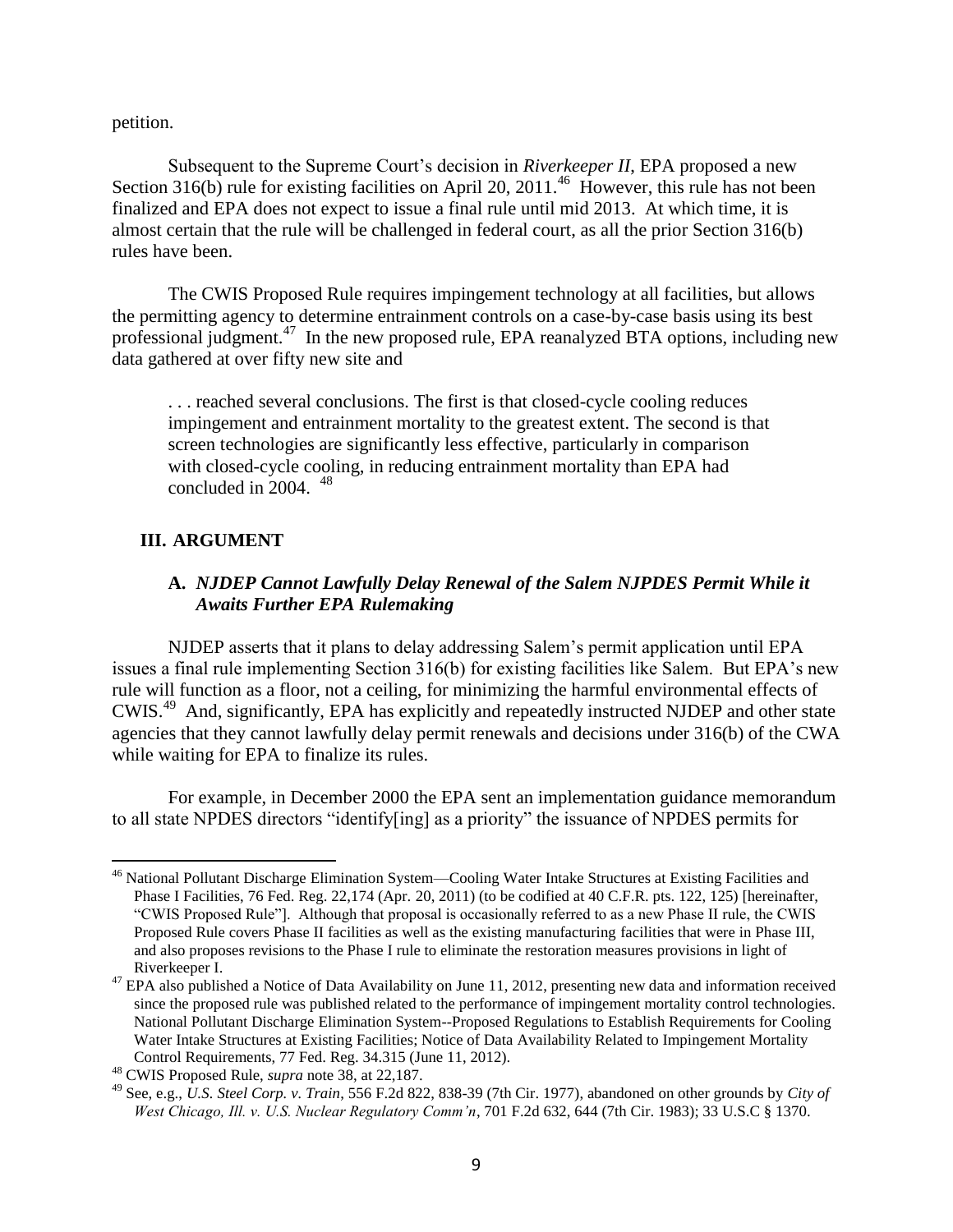existing major point sources subject to the requirements of Section 316(b) on a best professional judgment basis.<sup>50</sup> In December 2001, EPA's final Phase I rule reminded states that "Permit" writers should continue to apply best professional judgment in making case-by-case section 316(b) determinations for existing facilities, based on existing guidance and other legal authorities."<sup>51</sup> In February 2003 EPA sent another memorandum to state NPDES directors, which, while noting the concern "that some permitting authorities are reluctant to address section 316(b) requirements in major permits issued to existing facilities due to the potential for conflicts with the forthcoming regulations for existing facilities" directed New Jersey and other states to proceed with Section 316(b) on a Best Professional Judgment basis "follow[ing] the recommendations for permit oversight and reissuance in the December 2000 implementation guidance." In order to ensure that state NPDES directors and EPA's regional offices (which oversee them) were well aware of which permits were coming up or overdue for renewal, EPA headquarters provided with the 2003 memorandum a list of existing facilities and their permit expiration date, including the Salem nuclear plant – NJPDES No. 0005622, with an expiration date of July 31, 2006.<sup>52</sup> Thus, more than three years before the Salem permit expired, EPA told NJDEP to proceed with re-permitting Salem and the other plants in New Jersey on a Best Professional Judgment basis using existing guidance, and to not hold up those permits until EPA's existing facility regulations were issued.

In August 2004, EPA issued a "316(b) Phase II Implementation Question and Answer Document" which made clear that even when the Phase II rule was in effect, states were supposed to issue permits on a Best Professional Judgment basis in several circumstances such as where a permit renewal application had been pending prior to the rule's issuance.<sup>53</sup> On March 20, 2007, following the *Riverkeeper II* decision, EPA issued another memorandum in which the agency stated that, with so many provisions of the Phase II rule remanded by the court, EPA was provisionally suspending the rule and, "[i]n the meantime, all permits for Phase II facilities should include conditions under section 316(b) of the CWA developed on a Best Professional Judgment basis."<sup>54</sup> EPA followed up on that memo with a July 9, 2007 *Federal Register* notice that formally suspended the Phase II rule and stated in no uncertain terms that states must go forward with Section 316(b) permitting on a Best Professional Judgment basis, explaining:

Notably, EPA by this action is not suspending 40 CFR 125.90(b). This retains the requirement that permitting authorities develop BPJ controls for existing facility cooling water intake structures that reflect the best technology available for minimizing adverse environmental impact. This provision directs permitting

 $50$  EPA, Memorandum from Michael B. Cook, Director of Wastewater Management, Dec. 28, 2000, re: "Implementation of Section 316(b) in National Pollutant Discharge Elimination System Permits."

<sup>51</sup> National Pollutant Discharge Elimination System: Regulations Addressing Cooling Water Intake Structures for New Facilities, 66 Fed. Reg. 65,256, 65,277 (Dec. 18, 2001)..

<sup>&</sup>lt;sup>52</sup> EPA, Memorandum from James A. Hanlon, Director, Office of Wastewater Management, and Geoffrey H. Grubbs, Director, Office of Science and Technology, Feb. 27, 2003, re: "Implementation of Section 316(b) in NPDES Permits."

<sup>53</sup> See http://water.epa.gov/lawsregs/lawsguidance/cwa/316b/phase2/upload/2006\_10\_26\_316b\_phase2\_phase2-qand-a.pdf (last visitedApril 22, 2013); see also 69 Fed. Reg. at 41,687.

<sup>&</sup>lt;sup>54</sup> EPA, Memorandum from Benjamin Grumbles, Assistant Administrator for Water, Mar. 20, 2007, re: "Implementation of the Decision in *Riverkeeper, Inc. v. EPA*, Remanding the Cooling Water Intake Structures Phase II Regulation," citing 40 C.F.R. § 401.14.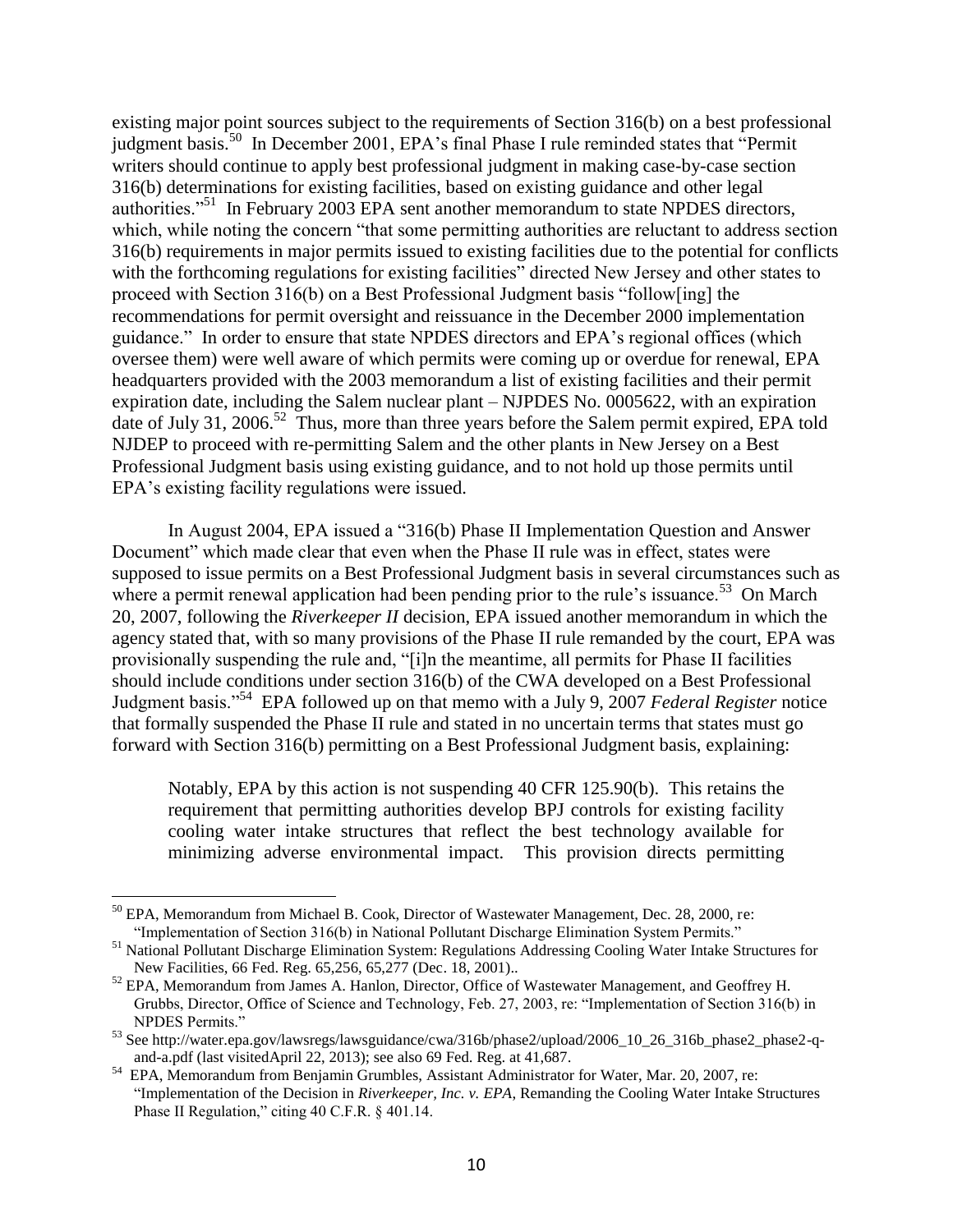authorities to establish section 316(b) requirements on a BPJ basis for existing facilities not subject to categorical section 316(b) regulations. Establishing requirements in this manner is consistent with the CWA, case law, and the March 20, 2007 memorandum's direction to do so. Phase II facilities are not subject to categorical requirements under Subpart J while this suspension is in effect, and therefore this provision applies in lieu of those requirements.<sup>55</sup>

As EPA's 2007 memorandum and *Federal Register* notice explain, there are not one but two federal regulations in effect covering existing facilities with a cooling water intake structure. The first, 40 C.F.R. § 401.14,provides:

The location, design, construction and capacity of cooling water intake structures of any point source for which a standard is established pursuant to section 301 or 306 of the Act shall reflect the best technology available for minimizing adverse environmental impact, in accordance with the provisions of part 402 of this chapter.

The second, 40 C.F.R. § 125.90(b), provides:

b) Existing facilities that are not subject to requirements under this or another subpart of this part must meet requirements under section 316(b) of the CWA determined by the Director on a case-by-case, best professional judgment (BPJ)  $hasis.56$ 

Accordingly, NJDEP has no basis on which to contend that it can await EPA's promulgation of new federal regulations before taking action on Salem's pending application. Notably, other NPDES permitting agencies in neighboring states (e.g., Delaware, New York) and elsewhere (e.g., EPA Region 1, which issues permits for Massachusetts and New Hampshire) have been issuing permits for power plants with cooling water intake structures, while New Jersey has been shirking its obligation under the CWA.

NJDEP's inaction on the Salem permit renewal application and six-year continuance of the existing permit violate the CWA's explicit requirement that NPDES permits be issued for terms no longer than five years.<sup>57</sup> NJDEP's failure to act also violates the implicit legislative policy behind the CWA and the New Jersey Water Pollution Control Act: that permittees will be required to continually, gradually reduce their environmental impact through periodic permit renewals in order to end the discharge of pollution and restore America's waters.<sup>58</sup> As "the cornerstone of the CWA's pollution control scheme,"<sup>59</sup> every element of the federal NPDES

<sup>&</sup>lt;sup>55</sup> See EPA, National Pollutant Discharge Elimination System—Suspension of Regulations Establishing Requirements for Cooling Water Intake Structures at Phase II Existing Facilities; Suspension of Final Rule, 72 Fed. Reg. 37,107, 37,108 (July 9, 2007).

<sup>56</sup> See also 40 CFR 125.3(c)(2) (NPDES permit requirements must be established "[o]n a case-by-case basis under section  $402(a)(1)$  of the Act, to the extent that EPA-promulgated effluent limitations are inapplicable").

 $57$  See 33 U.S.C. § 1342(b)(1)(B) (requiring that state-issued NPDES permits be issued for fixed terms not exceeding five years).

<sup>58</sup> See 33 U.S.C. § 1251(a).

<sup>59</sup> *Nat. Res. Defense Council v. . U.S. Envtl. Prot. Agency*, 822 F.2d 104, 108 (D.C. Cir. 1987).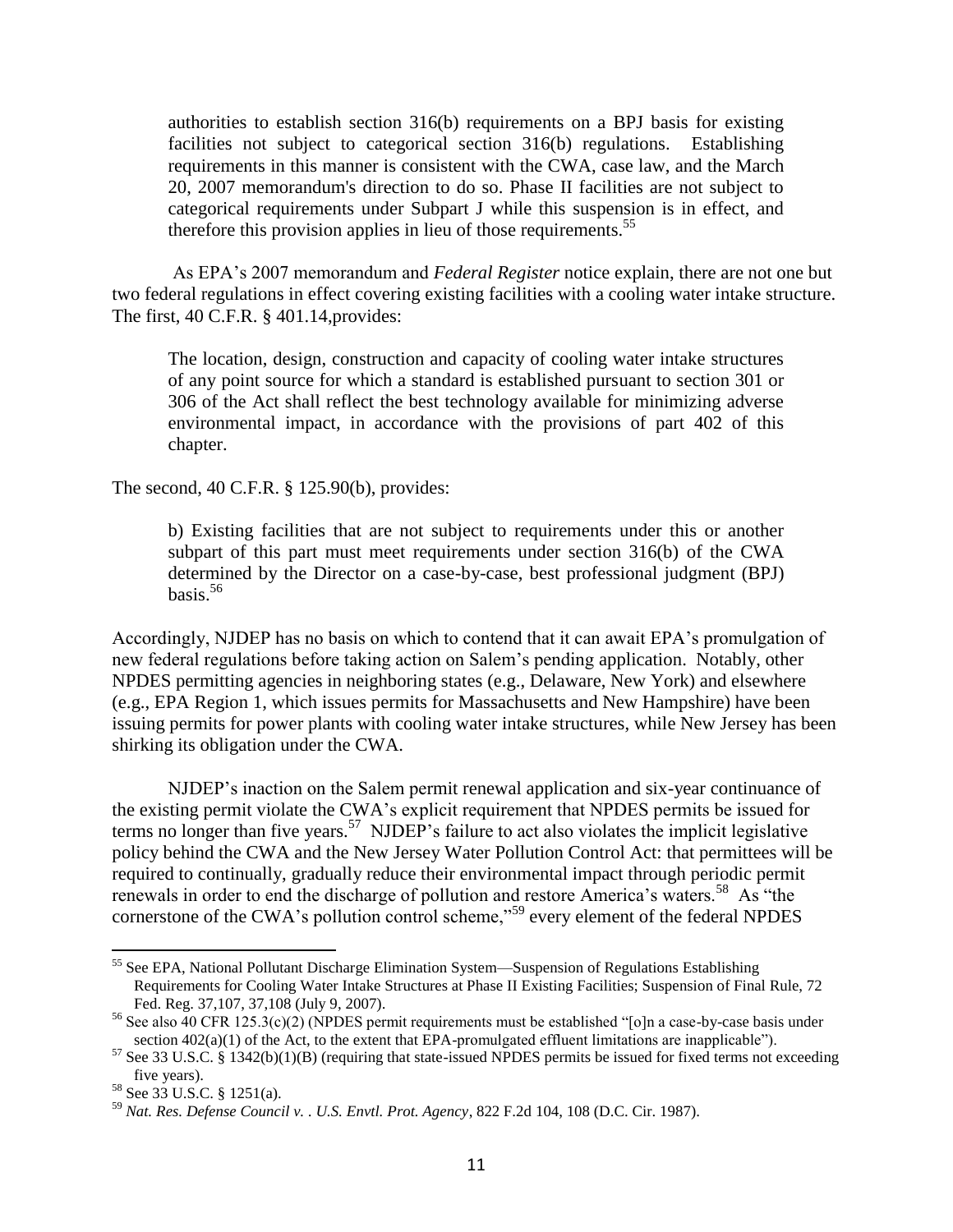program – including the permit's five-year expiration and renewal requirement – is designed to achieve gradual, iterative, but continual progress towards restoring the Nation's waters.

NJDEP cannot lawfully delay the reissuance and updating of NPDES permits for years at a time. The First Circuit has recently reaffirmed that agencies cannot "delay issuance of a new permit indefinitely . . . in regular intervals, the Act requires reevaluation of the relevant factors, and allows for the tightening of discharge conditions. The Act's goal of 'eliminat[ing]' the discharge of pollutants by 1985 underscores the importance of making progress on the available data."<sup>60</sup> And at least one noted federal jurist has concluded that by failing to renew a permit for many years after its expiration, a state agency unlawfully "usurp[s] the power of the Congress and the federal government to establish the term of an NPDES Permit."<sup>61</sup>

In the absence of federal regulations, states must exercise their best professional judgment to issue permits that comply with the CWA. "Where there are no applicable [guidelines], the determination of [Best Technology Available] for a source is done on a case-bycase basis using Best Professional Judgment.  $\ldots$ <sup>62</sup> The drawn out nature of EPA's promulgation of CWIS rules mandates that NJDEP take action now on Salem's permit regardless of EPA's rulemaking. Environmental groups plan to pursue avenues, including litigation if necessary, to ensure that this permit is addressed expeditiously.

# **B.** *In Renewing the Salem Permit, NJDEP Must Demand Performance Equivalent to a CCRS Because Restoration Is No Longer Allowed Under Federal Law as a Substitute for Cooling Systems that Use the Best Technology Available*

As described above, in *Riverkeeper I* and *II*, the Second Circuit held that restoration and mitigation efforts are no longer allowed as substitutes for the installation of the best technology available to minimize adverse environmental impacts of cooling systems.<sup>63</sup> This renders the existing, administratively continued Salem permit unlawful.

Additionally, the required restoration work of the expired 2001 permit produced questionable results. The area of supposed restoration has become overrun with *Phragmites*, an invasive species of reed that crowds out the growth of other plants that naturally occur in the wetlands of the Delaware Estuary. To combat the *Phragmites* population, the operators of Salem have dumped over 22,000 pounds of herbicides into the Delaware Estuary, resulting in additional pollution to an already threatened water body. Furthermore, it is clear that the restoration plan fails to come close to offsetting the damage resulting from billions of fish and aquatic organisms destroyed by the power plant each year. $64$ 

<sup>60</sup> *Upper Blackstone Water Pollution Abatement Dist. v. . U.S. Envtl. Prot. Agency*, 690 F.3d 9, 22 (1st Cir. 2012).

<sup>61</sup> *ONRC Action v. Columbia Plywood, Inc.*, 286 F.3d 1137, 1146 (9th Cir. 2002) (J. Reinhardt, dissenting).

<sup>62</sup> *In re Dominion Energy Brayton Point, L.L.C.*, 12 E.A.D. 490 (EAB 2006) 2006 WL 3361084 \*1.

 $63$  Riverkeeper I, 358 F.3d at 189; Riverkeeper II, 475 F.3d at 110.

<sup>64</sup> Delaware Riverkeeper Network, Report of NJPDES Special Conditions, *available at*  http://www.delawareriverkeeper.org/resources/Factsheets/Report\_on\_NJPDES\_Special\_Conditions.pdf. This Report is basedon the Report "Evaluation of Special Conditions Contained in Salem Nuclear Generating Station NJPDES Permit to Restore Wetlands, Install Fish Ladders, and Increase Biological Abundance Within the Delaware Estuary" Prepared by Carpenter Environmental Associates for Delaware Riverkeeper Network, December 2003.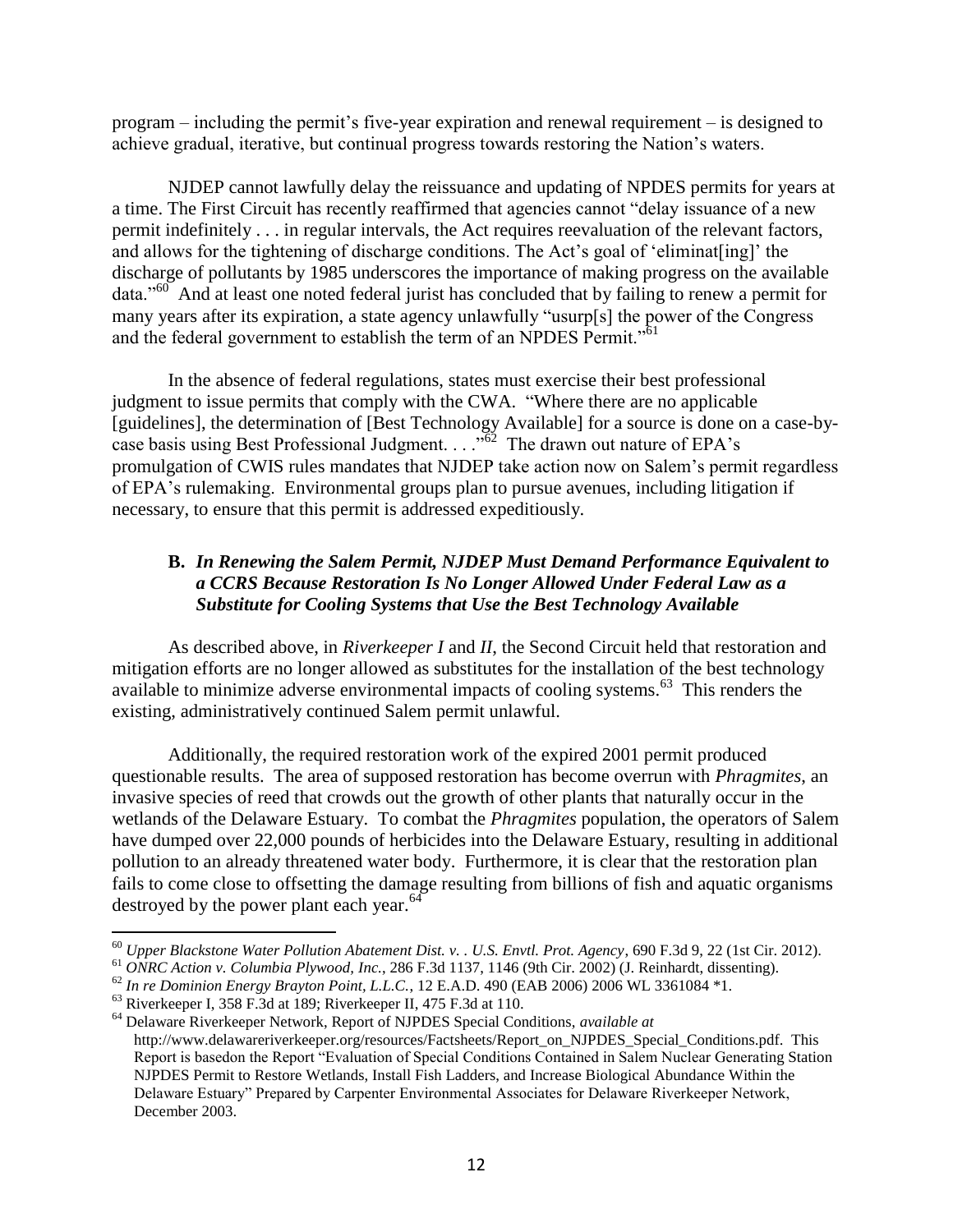Since restoration is no longer available to comply with the CWA and Salem's EEP had questionable results, NJDEP may not allow Salem to continue to use EEP in order to comply with an NJPDES permit.

### **C.** *A cost benefit analysis is not required, but when all costs are considered, such analysis must take into account the true value of the Delaware Estuary resources*

NJDEP need not conduct a cost-benefit analysis in determining that CCRS is required.<sup>65</sup> It is clear that CCRS is the only option that would properly protect the important resources of the Delaware Estuary. However, should NJDEP conduct a cost-benefit analysis in reviewing the permit renewal application for Salem, NJDEP should apply the "not wholly disproportionate" standard, which CCRS meets.<sup>66</sup> Furthermore, a cost benefit analysis must take into consideration the full value of the Delaware Estuary—a task that is not easily accomplished.

As mentioned previously, the Delaware Estuary provides enormous environmental benefits and is an important natural resource. Economic data clearly show that it is in New Jersey's best interest to keep the Estuary's natural resources healthy and productive. In June 2011, researchers at the University of Delaware's Institute for Public Administration (Water Resources Agency) released a report titled "Economic Value of the Delaware Estuary Watershed," which monetizes the environmental benefits of the Delaware Estuary. This report focuses on many factors that contribute to the economic vitality of the Delaware Estuary watershed including: ecosystem services (the benefits of natural processes on, e.g., drinking water supplies, air quality, and flood prevention); industrial water supply; increased property values; industries such as hunting, fishing, agriculture, and recreation; carbon sequestration; and energy conservation. The report found that "[t]he watershed is a jobs engine that supports over 500,000 direct and indirect jobs with \$10 billion in annual wages in the coastal, farm, ecotourism, water/wastewater, recreation, and port industries.<sup>"67</sup> The report also determined that the value of ecosystem goods and services (natural capital) is \$12 billion per year in 2010 dollars with a net present value of \$392 billion over a period of 100 years [discount rate of  $3\%$ ].<sup>68</sup>

Further, the Company's previous cost-benefit analysis had questionable credibility. In 2006, NJDEP hired experts ESSA Technologies to review PSEG's permit application and to draft a report (the "ESSA Report") summarizing its review of the permit application. ESSA Technologies found that the Company's assertions in the permit application were not credible and were not backed by the Company's own data and studies contained in the permit application. According to the ESSA report, PSEG "underestimated biomass lost from the ecosystem by perhaps greater than 2-fold."<sup>69</sup> The 154-page review of PSEG's permit application documented

<sup>65</sup> See *In re Dominion*, 2006 WL 3361084 \*40.

 $66 \overline{1}$ 

 $67$  In June 2011, researchers at the University of Delaware's Institute for Public Administration (Water Resources Agency) released a report called "Economic Value of the Delaware Estuary Watershed" ("Economic Value" at 6).

<sup>68</sup> *Id.* at 1.

<sup>69</sup> ESSA Technologyes. Ltd., Review of Portions of New Jersey Pollution Discharfe Elimination System (NJPDES) Renewal Application for the Piblice Service Electric & Gas' (PSE&G) Salem Generation Station, ix (June 14,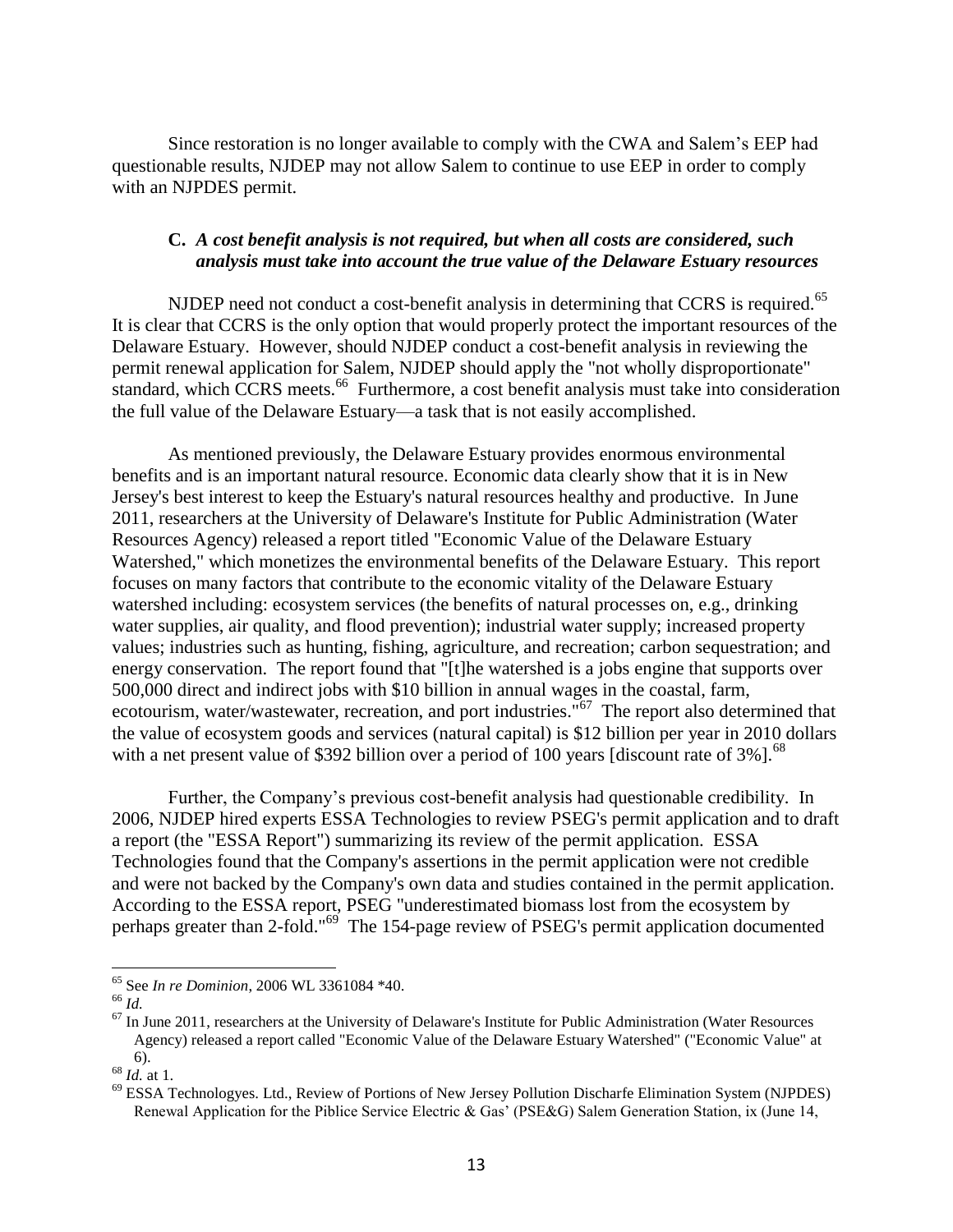ongoing problems with PSEG's assertions and findings, including misleading conclusions, data gaps, inaccuracies, and misrepresentations of their findings of environmental damage. Specifically, the ESSA report found that PSEG's "conclusions of the analyses generally overextended the data or results."<sup>70</sup> The Report also states: "Inconsistency in use of terminology, poorly defined terms, and a tendency to draw conclusions that are not supported by the information presented detract from the rigor of this section and raises skepticism about the results."<sup>71</sup>

In light of the significant value of the Delaware Estuary, the Company's previous misrepresentation of significant cost-benefit information, and the proven benefits established by CCRS, NJDEP should require Salem to implement CCRS immediately.<sup>72</sup>

#### **D.** *Other Plants Similar to Salem Are Undergoing CCRS Retrofits*

Environmental permitting agencies, including NJDEP, have recognized the devastating effects that OTC systems have on natural resources and required CCRS to be implemented. For example, Hope Creek Nuclear Generating Facility, also operated by PSEG and located alongside Salem in the Delaware Estuary, uses a closed cycle cooling system and relies on a natural draftcooling tower to cool the circulating water through evaporation.<sup>73</sup>

Salem is substantially similar to Hope Creek and to a number of other facilities for which permitting agencies have concluded that CCRS constituted the appropriate performance standard for compliance with CWA-mandated reductions in impingement and entrainment.<sup>74</sup>

Like Brayton Point in Fall River, Massachusetts, for which EPA Region 1 required installation of cooling towers pursuant to 316(b), Salem is located in relatively shallow estuarine

<sup>2000).</sup>

<sup>70</sup> *Id.*

 $^{71}$ *Id.*, at 77.

<sup>&</sup>lt;sup>72</sup> Jonston, Robert, Memorandum on Economic Benefits Asociated with Reductions of Entrainment and Impringement Losses in Cooling Water Intake Structures and Implications for Oyster Creek Generating Station (March 10, 2010) (on file with author).

<sup>73</sup> PSEG letter to Dennis Hart, Director Division of Water Quality, NJDEP (Nov. 17, 1999), *available at* http://pbadupws.nrc.gov/docs/ML0221/ML022100199.pdf.

<sup>&</sup>lt;sup>74</sup> See, e.g., Notice of Denial: Joint Application for CWA § 401 Water Quality Certification; NRC License Renewal – Entergy Nuclear Indian Point Units 2 and 3, NYS DEC Nos.: 3-5522-00011/00030 (IP2) & 3-5522- 00105/00031 (IP3) (N.Y.S. D.E.C. Apr. 2, 2010) (denying water quality certification on grounds that implementation of closed-cycle cooling was necessary to comply with Section 316(b)); SPDES Fact Sheet Narrative, National Grid – E.F. Barrett Power Station (Oct. 2009) (setting forth New York Department of Environmental Conservation's determination that closed-cycle cooling is BTA for E.F. Barrett Power Station); NJDEP, Draft NPDES Permit for Oyster Creek Generating Station (Jan. 7, 2010) (concluding as BPJ that closedcycle cooling was BTA under § 316(b) for Oyster Creek), [this requirement was modified in the December 21, 2011 final NPDES permit following a December 9, 2010 administrative consent order requiring shutdown of the plant by December 31, 2019.]; see also EPA, Merrimack Station draft NPDES permit and fact sheet (proposing requirement of closed-cycle cooling as BTA under § 316(b)), *available at*

http://www.epa.gov/region1/npdes/merrimackstation/; EPA, Mirant Canal Station, Authorization to Discharge Under the National Pollutant Discharge Elimination System at 16 (issued by EPA Region 1 on Aug. 1, 2008) (requiring reductions in entrainment to levels commensurate with closed-cycle cooling).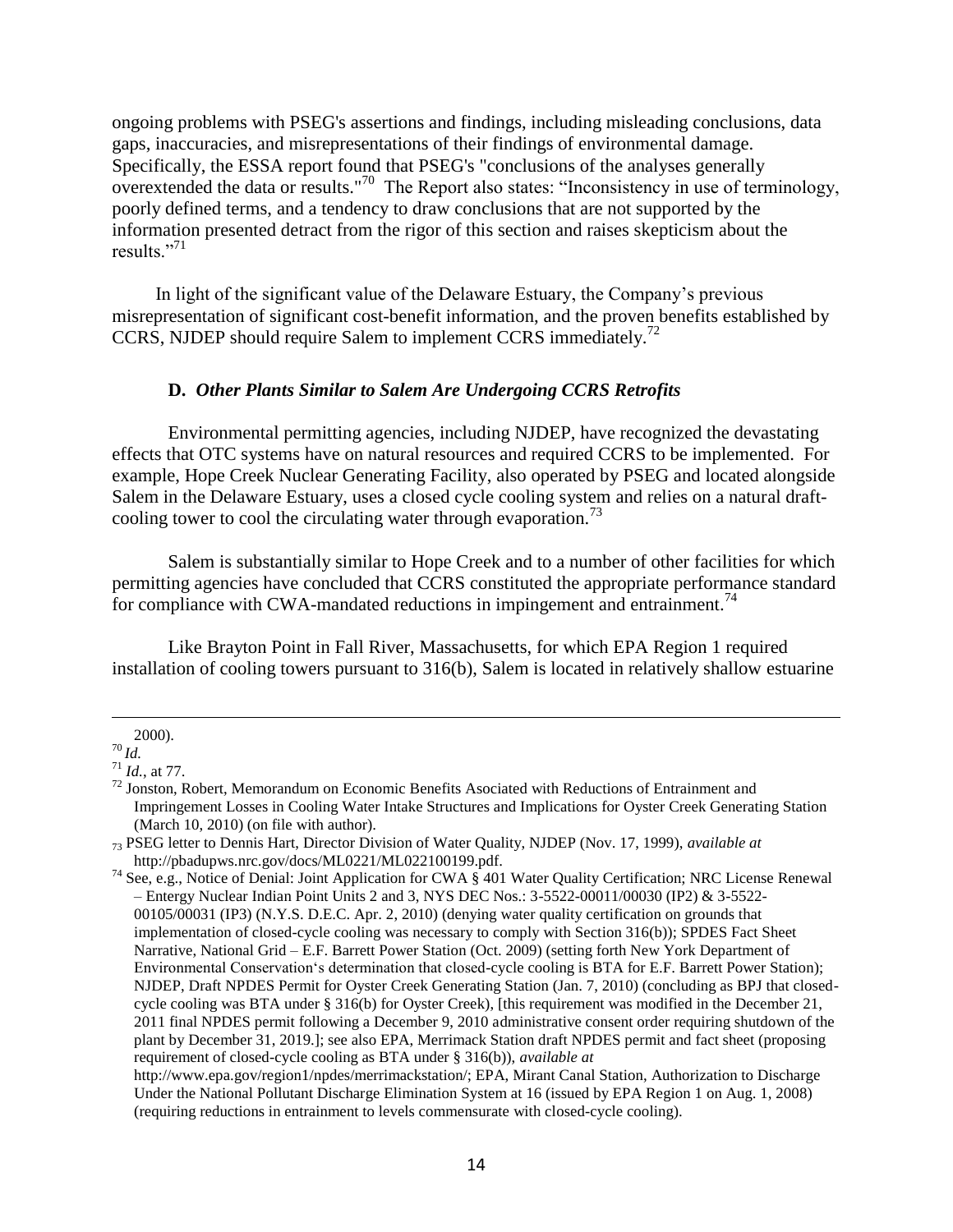waters.<sup>75</sup> And like Oyster Creek, Indian Point, and other nuclear plants where regulators have determined that a CCRS retrofit is required, Salem uses billions of gallons of waters daily and impinges millions and entrains billions of aquatic organisms every year.

Most notably, Salem is larger and even more destructive than the Oyster Creek Generating Station, on Barnegat Bay, where NJDEP already determined that CCRS would be appropriate if the plant were to stay open beyond 2019. Oyster Creek withdraws up to 663 million gallons of cooling water daily, less than a quarter the draw of Salem. In 1989, NJDEP's consultant, Versar Inc., used different models to estimate population losses in Barnegat Bay attributable to Oyster Creek of 3% to 12% of bay anchovy, 2% to 8% of opossum shrimp, 16% of sand shrimp, as well as losses in the 1% to 3% range for winter flounder and hard clams, and 0.4% of the blue crab population. Salem's impacts on representative species such as striped bass, weakfish, and bay anchovies are considerably more harmful.<sup>76</sup>

Salem is also considerably larger and more environmentally destructive than the Delaware City Refinery, its close neighbor. As noted in DNREC's cumulative impact analysis, Salem withdraws almost nine times more cooling water than the Refinery, and kills many times more fish.<sup>77</sup> DNREC has determined that a CCRS retrofit at the Refinery is cost-effective, affordable, and necessary in order to protect the Estuary. Perforce, the same conclusion applies to Salem.

#### **IV. CONCLUSION**

We respectfully request that NJDEP issue a draft NJPDES permit that requires the installation of CCRS towers at Salem Nuclear Generating Station. PSEG has long enjoyed the benefits of being grandfathered into the EPA's Phase II regulations for existing power plants, and should stop its practice of disrupting the ecosystem, killing billions of fish annually, and wasting ecologically and economically precious environmental resources. We ask that the NJDEP block PSEG from continuing its prolonged practice of generating energy at the expense of the Delaware Estuary ecosystem. We propose that the new draft permit embrace the community's need for effective environmental regulation, because the current fish protection technologies traveling screens, fish ladders, etc. - and the EEP are incapable of protecting essential fish habitats. A cost-benefit analysis of the factors unique to Salem should consider the true social costs of the OTC system, such as the drop in populations of estuarine species, habitat disruption, and impacts on local river-dependent businesses, recreation and tourism.

When PSEG argues that the installation of cooling towers would not be feasible due to prohibitive costs, we ask that NJDEP keep in mind that PSEG is already planning to install a brand new nuclear generating station, which would itself cost many times the price of cooling towers. We are confident that, in light of PSEG's financial strength and the impacts of Salem's OTC system on New Jersey's natural resources, a cost-benefit analysis would reveal that cost

<sup>75</sup> See *In re Dominion*, 2006 WL 3361084 \*5.

<sup>76</sup> NJDEP, Fact Sheet for Draft NPDES Permit for Oyster Creek Generating Station (June 1, 2011) at 11-12.

<sup>77</sup> Fact Sheet, Attachment A BTA Determination, *supra* note 14, at 11and 44.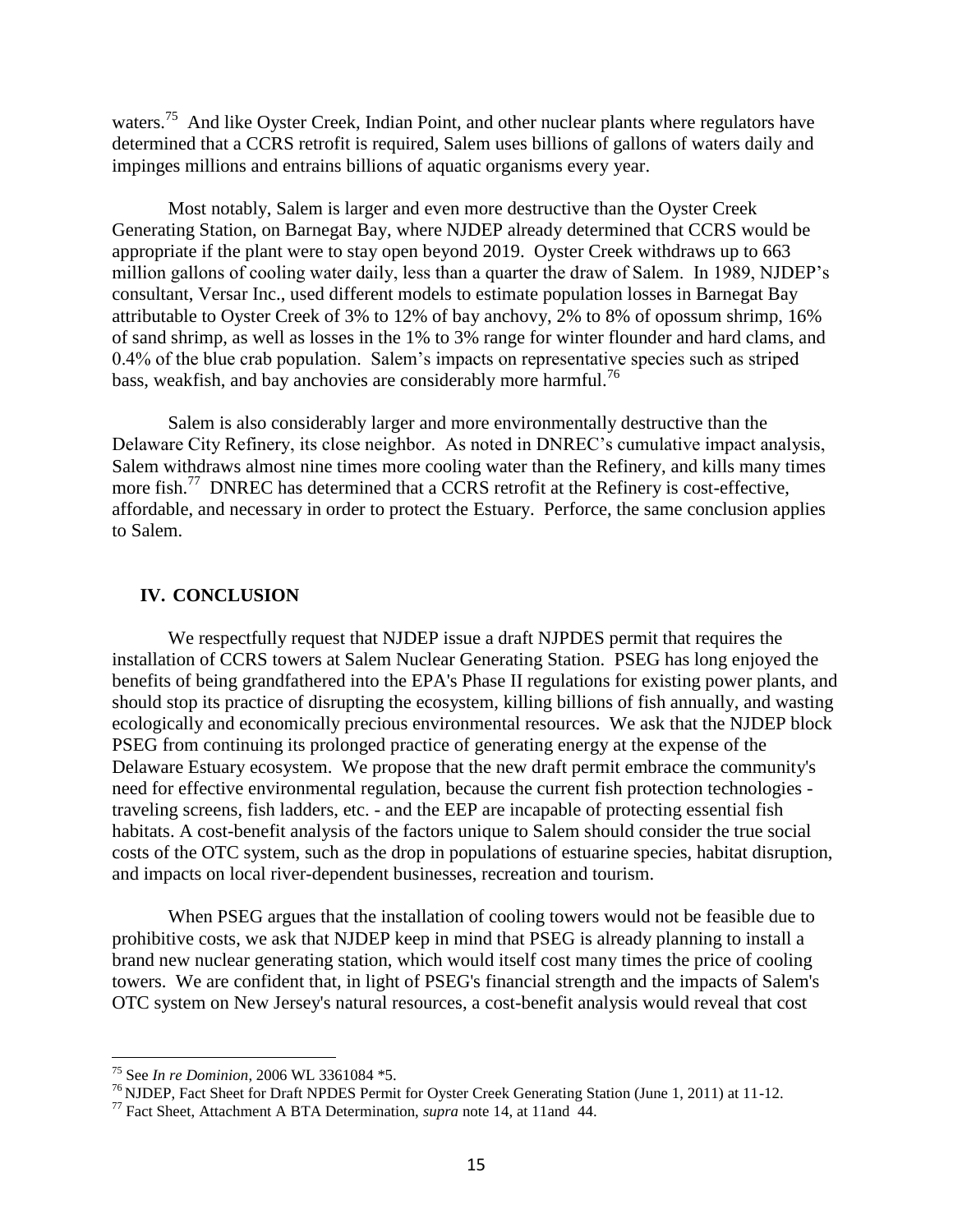dollar value is not significantly greater than benefit dollar value, and that the best technology available for minimizing Salem's adverse environmental impacts is the installation of CCRS towers.

Respectfully submitted,

Maya K. van Rossum the Delaware Riverkeeper Delaware Riverkeeper Network

Jeff Tittel **Director** New Jersey Sierra Club

Hilary Semel Executive Director Eastern Environmental Law Center

David Pringle Campaign Director New Jersey Environmental Federation Garden State Chapter of Clean Water Action

Mark Martell President Delaware Audubon Society

Amy Roe, Ph.D. Conservation Chair Delaware Sierra Club

Norm Cohen Executive Director Coalition for Peace and Justice

Tim Dillingham Executive Director American Littoral Society